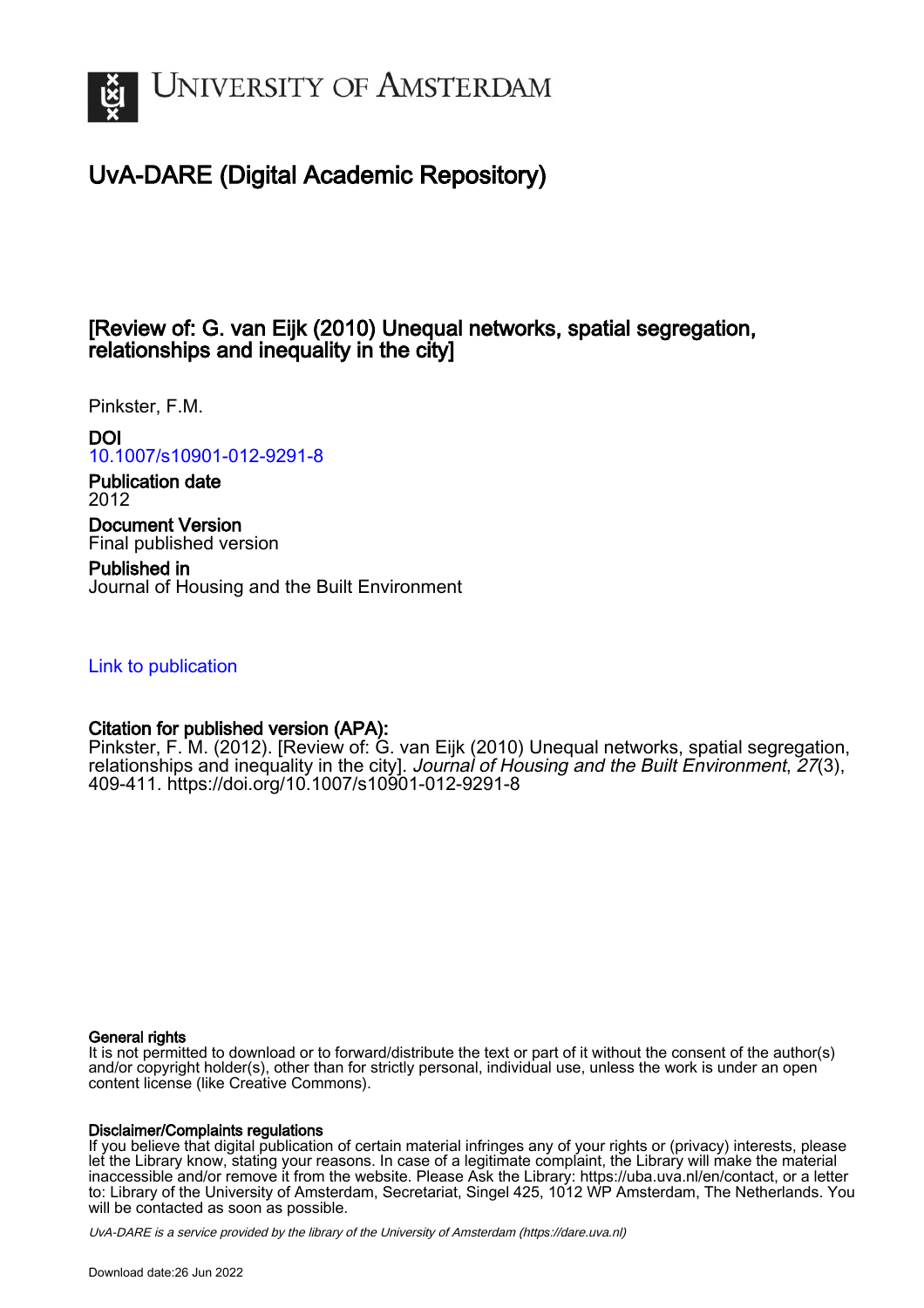BOOK REVIEW

## Gwen van Eijk: Unequal networks, spatial segregation, relationships and inequality in the city IOS Press, Amsterdam, 2010, 368 p, € 80, ISBN: 978 1 60750 555 6

Fenne M. Pinkster

Published online: 16 June 2012 © The Author(s) 2012. This article is published with open access at Springerlink.com

Unequal networks ties together two strands of research: relational sociology and urban geography. Van Eijk addresses the question whether and how neighborhood composition affects the formation of personal networks. As such, this dissertation contributes to a growing literature about the consequences of spatial segregation and the meaning of neighborhood in everyday life. In her case study, Van Eijk uses mixed methods to explore whether, how and for whom living in a resource-poor, resource-mixed or resource-rich neighborhood in Rotterdam matters for access to social resources. A survey based on the name-generator method for social capital was conducted to measure the degree of localness, resourcefulness and homogeneity of personal networks. This method confronts respondents with the exchange of information, advice or support with other people and then categorizes and places these others. Additional in-depth interviews provide insight in the origin and nature of local relations and in the residents' appreciation of the population composition of their neighborhoods. Chapters 5 through 7 form the core of the book. In these chapters, the author discusses three different ways in which neighborhood composition might be relevant to personal networks: by potentially providing meeting opportunities with others; as a frame of reference for drawing boundaries between and (dis)engaging with neighbors; and as an expression of individual lifestyle or taste.

Chapter 5 focuses on Wilson's social isolation hypothesis Wilson and studies variations in the resourcefulness and localness of respondents' networks. The author finds that network quality, measured as the number of higher-educated ties, is influenced by network localness and network size. However, on average, only a small share of the personal networks are located in the neighborhood and half of these relations are not locality-based (defined as ties that originate in the neighborhood versus other local ties, such as family and friends). Moreover, differences between the neighborhoods in network localness disappear after controlling for class differences as well as for neighborhood use and neighborhood choice. In addition, the study shows that the larger share of local ties among resource-poor residents is not the result of more local network members but of the smaller

F. M. Pinkster  $(\boxtimes)$ 

Department of Geography, Planning and International Development Studies, University of Amsterdam, Amsterdam, The Netherlands e-mail: F.M.Pinkster@uva.nl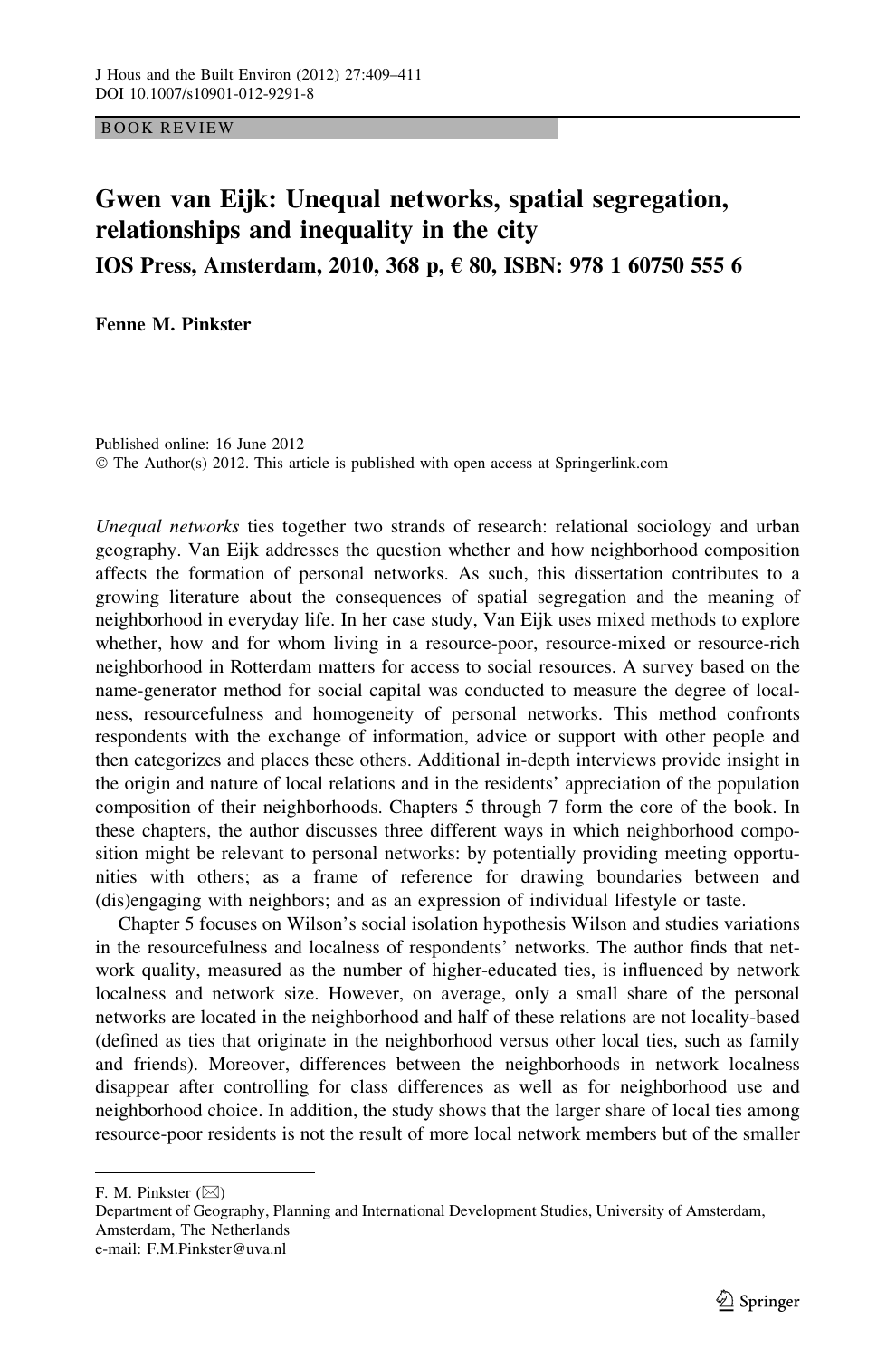number of ties *outside* the neighborhood. The author therefore concludes that it is not neighborhood composition or a greater orientation towards the neighborhood that determines the high degree of localness and thereby low resourcefulness. Rather, it is the limited extent to which residents maintain ties in other settings, such as work. An unanswered question is how this can be explained. Possibly, this is related to processes of informal social control and socialization among these local ties, whereby it is the strength of local ties that keeps residents from venturing out.

Chapter 6 further explores the locality-based relationships of the respondents and questions how neighborhood composition and reputation affect the residents' tendency to engage with neighbors at the micro-level. The empirical evidence suggests that neighborhood composition does not affect maintaining superficial relations with neighbors, but it does affect the transformation of superficial neighboring relations into more meaningful relationships. In the resource-poor and mixed neighborhood, neighboring remains relatively superficial as a result of ethnic differences, whereby neighbors are seen to have little 'friendship potential' due to their different lifestyles. In contrast, in the affluent neighborhood, neighbor relations are much more likely to develop into friendships. A particularly interesting aspect of this chapter is the discussion about different forms of neighboring, ranging from more fleeting, non-intimate interactions to friendship or even family relations. This does raise the question to what degree network analysis tools are suitable to 'catch' the more superficial and fleeting contacts between neighbors and other fellow residents. In many ways, fellow-residents form the ultimate weak tie. They are contacts that one is least likely to think of in questionnaires such as the name generator, unless these neighbors have also become friends. This might explain why respondents in the affluent neighborhood report more neighbors in their personal networks.

Chapter 7 discusses how the choice of a specific neighborhood composition can be an expression of lifestyle or taste and how this might then translate into the composition of personal networks. Interestingly, while many resource-rich residents in the mixed neighborhood consciously choose diversity, few actually 'practice' diversity by developing relationships with resource-poor residents. The author concludes that residents of the new urban middle class form few relationships in the neighborhood, except when they actively choose to associate with residents of similar social positions, as is the case in the more affluent neighborhood.

These chapters offer a thorough, well-written and nuanced discussion of the different ways in which neighborhood composition influences personal networks. It is particularly valuable for the systematic and careful way in which theoretical ideas are linked to different types of empirical data. In addition, the extensive description of the methodology in the appendix and the chapter on how to measure social capital would be very interesting to researchers who study personal networks. Nevertheless, as any good study should do, it also raises some questions. Most importantly, although the author supports a contextual paradigm, she does not always put this into practice. In multivariate analyses, the author controls for the core variables of neighborhood and class instead of studying how the meaning of a specific neighborhood composition differs for personal networks depending on class position or studying how differences in neighborhood composition matter to residents with a similar class position. By looking at it this way, resource-rich residents in the affluent neighborhood might hold a relative advantage over others (at least compared to affluent residents in the other neighborhoods) because they profit from their surroundings in terms of the resources provided by neighbors.

Similarly, the author concludes that the neighborhood where people live does not influence network localness and network quality, controlling for other variables. However,